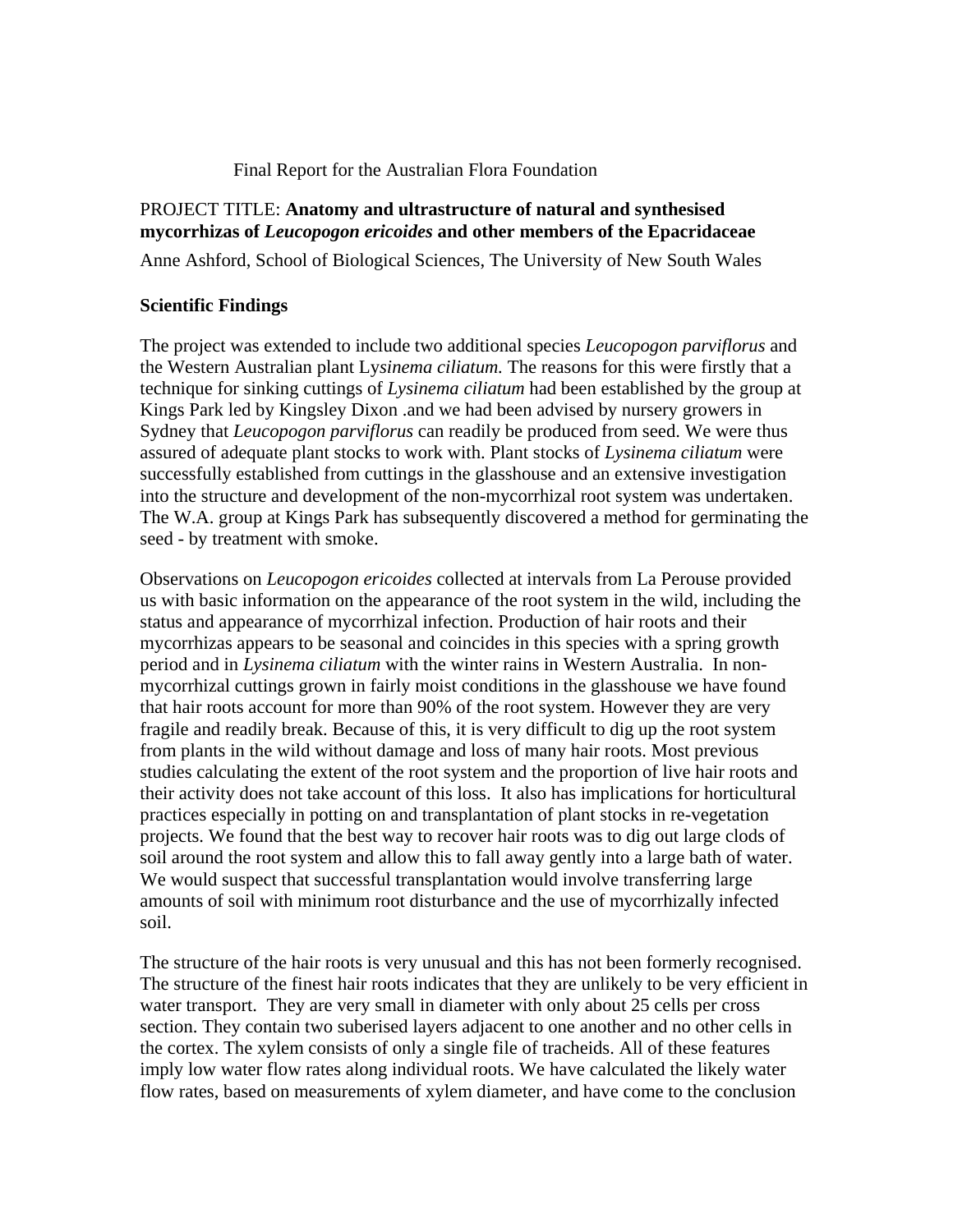that to move water along individual roots would require generation of very negative pressures in the xylem and we propose that the hair roots are essentially "nutrient gathering roots". When considering the root system as a whole, water flow along individual roots will be at low rates, but there will be many roots drawing water in parallel. Therefore the root system will exploit a large volume of soil, but will remove only small volumes of water from each part of it, thereby conserving water in the rooting region as a whole and avoiding excessive water depletion in any one area. The data also indicate that hair root structure in many species of the closely related Northern Hemisphere family Ericaceae is very similar, but has been misinterpreted in the literature.

*Lysinema ciliatum* (and to a lesser extent *Leucopogon ericoides)* has an epidermis with unusual cells with thickened walls. These are the cells colonised by mycorrhizal hyphae. In *Lysinema* these cells are sloughed into the soil either individually or in small groups. This occurs by separation at the middle lamella of the radial and inner tangential walls, whether the cells contain fungus or not. Preliminary investigations suggest that they may contain live hyphae. If so, the root cell/fungus complex may serve as a resting propagule for survival of the fungus and promote infection of new roots. We are investigating this further, since, if correct, it is a novel contribution of the plant to survival of the mycorrhizal fungus. To substantiate the hypothesis we need to know the survival rate of fungus in these detached cells and its capacity to grow out and colonise new roots. No members of Ericaceae are reported to have these thick-walled cells and it may be a specific adaptation for survival of fungal propagules in Australian conditions. Field work with *Lysinema ciliatum* in Western Australia enabled us to grasp the cycles of infection and degeneration of hair roots in areas where there is predictable, periodic drought and to check our data with glasshouse grown plants with material from the wild. We found further evidence for our theory that the thick-walled cells in this species protect the fungus and enable it to survive better over dry unfavourable periods so that fungal inoculum is present to infect new hair roots as they emerge.

This is a novel role for the plant in a mycorrhizal symbiosis and one that may be important for survival in the Australian environment. Our studies in Western Australia have indicated that thick-walled cells are preferentially infected with fungus, while the thin-walled cells usually contain no fungus and collapse quite soon. In natural conditions clusters of thick-walled cells containing mycorrhizal hyphal coils remain attached to the root, probably from one year to the next, and these localised centres of fungal activity could act as infection centres when new growth of hair roots occurs. What we now need to determine is the state and activity of the fungus inside these cells at various times of the year and also their capacity to survive long enough to produce new infections.

More recently we have successfully isolated fungi from mycorrhizal roots of *Leucopogon parviflorus.* We have some 30 isolates currently growing in the laboratory. A few of these are very similar in cultural characteristics to isolates obtained from Northern hemisphere Ericaceae and are very similar to *Hymenoscyphus ericae,* an Ascomycete fungus known to form ericoid mycorrhizas in Ericaceae. We intend to use these isolates to inoculate plants of both Epacridaceae and Ericaceae under sterile conditions to see whether there is cross infectivity between these two families. This part of the programme has been held up because of difficulty in germinating sterilised seed of all the epacrids we have tried. We